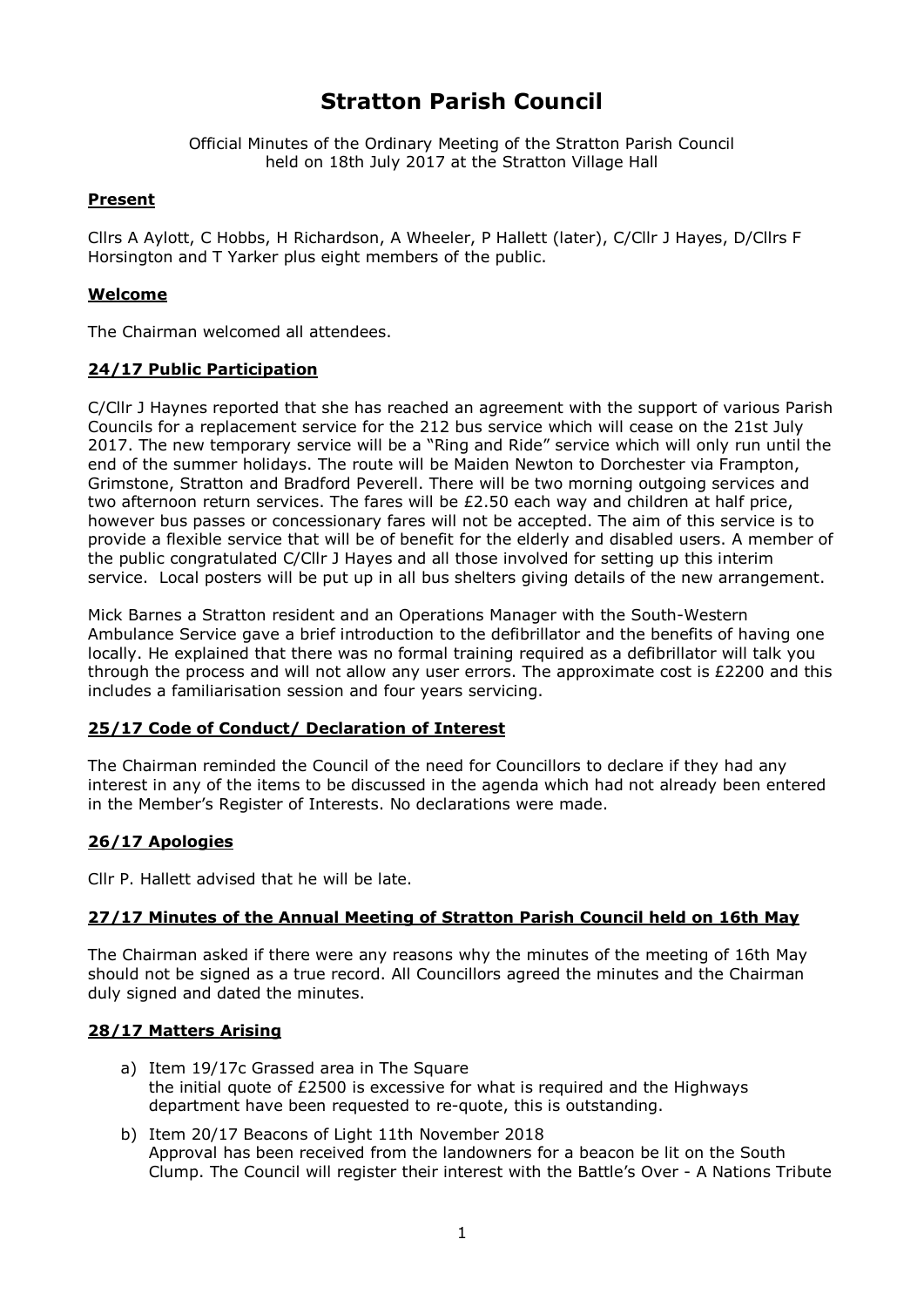- c) Item 96/16c, 80/16c, 63/16 Red Telephone Box There has been no further progress. Cllr Hobbs to follow up and check for any additional information.
- d) Item 100/16a Dead Trees overhanging the Playing Field Work has been scheduled for the 7th and 8th August.

### **29/17 Finance**

a) 2016/2017 Audit

The Period for the Exercise of Public Rights to inspect the accounting records commenced on the 20th June 2017, ending on the 31st July 2017. The Internal Audit - no written report has been received and only one verbal comment was received, this was reported at the meeting being that several cheques and a small amount of cash had not been promptly banked, this was due to the Parish Clerk being seriously ill in hospital. This answer was accepted by the Internal Auditor. External Audit – all papers been completed and submitted to the auditor. Three questions requesting further detail have since been received from the auditor. These cover Variance of Expenditure, the Nationwide account and reporting of the Internal Audit Report.

b) Income and Expenditure

#### Accounts to 18th July 2017

Monies in the Village Green account cannot be used for any other purpose

| <b>Account</b> | Parish    | V/Green<br>Parish |           | <b>VAT</b> | <b>Balance</b> |
|----------------|-----------|-------------------|-----------|------------|----------------|
|                |           |                   | Plan      |            |                |
| Balance b/f    | 9,472.06  | 35,339.60         | $-192.06$ | 3,112.31   | 41,507.29      |
| Receipts       | $-500.00$ |                   | 750.00    | 2,951.85   | 3,201.85       |
| Payments       | 217.35    | 258.66            |           | 68.54      | 544.55         |
| Balance c/f    | 8,754.71  | 35,080.94         | 557.94    | 229.00     | 44,164.59      |

## **PAYMENTS IN**

| Virement to Parish Plan Account | 500.00        |
|---------------------------------|---------------|
| Virement from Parish Account    | $-500.00$     |
| HMRC - VAT Refund               | 2,951.85      |
| <b>Rent for Allotments</b>      | 250.00        |
| <b>TOTAL</b>                    | 3,201.85<br>f |
| <b>PAYMENTS OUT</b>             |               |
| Play Area Inspection            | 79.80         |
| Wessex Ground Services - May    | 155.20        |
| Plants                          | 21.00         |
| DCC - Dorset Waste - Apr        | 9.00          |
| DCC - Dorset Waste - May        | 9.00          |
| Wessex Ground Services - Jun    | 155.20        |
| Parish Clerk Salary             | 115.35        |
| ΤΟΤΑL                           | 544.55<br>£   |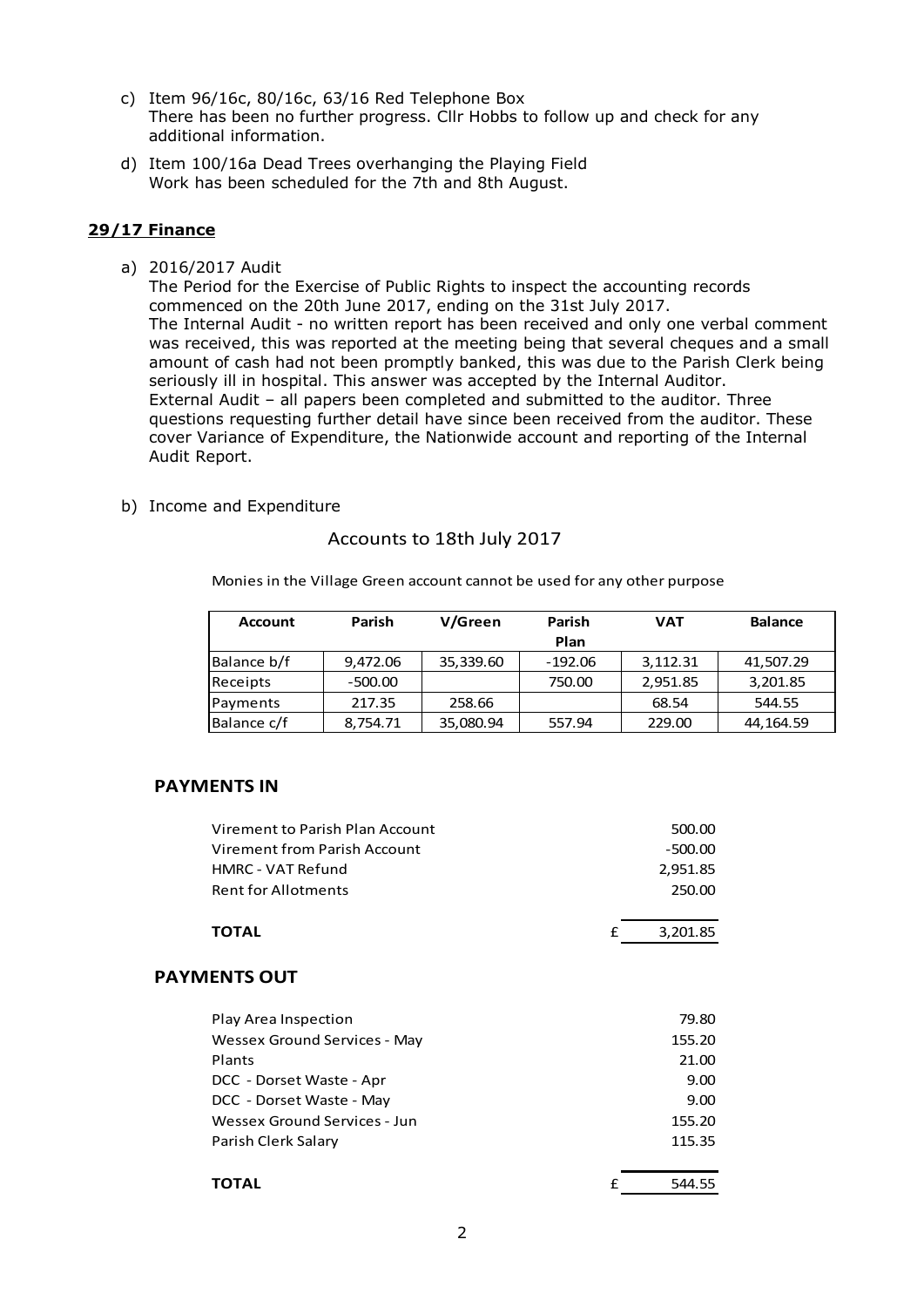c) Budget Monitoring

The budget monitoring position was circulated and the only variation to budget is the £600 lease agreement fee for the allotments.

d) Signatory Changes for Accounts

Confirmed that the address and change of signatories to the National Savings Account had been completed. Although the change of address for the Lloyds Bank Current Accounts has happened, the change of signatories was still to be done. The Parish Clerk to arrange this.

#### **30/17 Speed of Traffic Update - Road Speed Survey**

In comparison with the 2016 results, the 2017 survey results show a dramatic increase in vehicles travelling greater than 30 mph. West to East direction showed 21.2% vehicles were now in excess of 30 mph, while in the East to West direction 26.5% now exceeded 30 mph. The Traffic Sub Group were concerned as to why there was such a dramatic increase over the previous year. Proposed that a letter that would go out to every household with a strong message to reduce speed. A letter received from a resident urged the Council to install a Speed Indicator Device. When looking at current Dorset County Guidelines this cannot be considered as current speeds were lower than the criteria level. The 85-percentile speed level being the criteria threshold that is used. Thankfully Stratton speeds are still below this level.

|      | <b>EAST END - DORCHESTER ROAD BY JOHN LOCKS COTTAGE</b> |                                                  |           | <b>Feb-17</b> |       |                                        |           |                 |  |
|------|---------------------------------------------------------|--------------------------------------------------|-----------|---------------|-------|----------------------------------------|-----------|-----------------|--|
|      |                                                         | <b>HEADING WEST TO EAST (towards Dorchester)</b> |           |               |       | Top Speeds<br>in Band                  |           |                 |  |
|      | Speed                                                   | 0 > 19.9                                         | 19.9>29.8 | Over 29.8     | Total | Over 34.8 > 39.8                       | 39.8>44.7 |                 |  |
| 13th | Monday                                                  | 44                                               | 263       | 94            | 401   | 1                                      | 0         |                 |  |
| 14th | Tuesday                                                 | 63                                               | 251       | 85            | 399   | 4                                      | 0         | 85th Percentile |  |
| 15th | Wednesday                                               | 77                                               | 242       | 86            | 405   | 2                                      | 0         | $31.3$ mph      |  |
| 16th | Thursday                                                | 62                                               | 241       | 95            | 398   | 5                                      | 0         |                 |  |
| 17th | Friday                                                  | 58                                               | 284       | 80            | 422   | 5                                      | 1         | Mean Speed      |  |
| 18th | Saturday                                                | 65                                               | 252       | 75            | 392   | 5                                      | 0         | $25.1$ mph      |  |
| 19th | Sunday                                                  | 38                                               | 226       | 66            | 330   | 3                                      | 1         |                 |  |
|      | Total                                                   | 407                                              | 1759      | 581           | 2747  | 25                                     | 2         |                 |  |
|      |                                                         | 14.8%                                            | 64.0%     | 21.2%         |       | 0.910%                                 | 0.073%    |                 |  |
|      | Within 30mph limit                                      |                                                  | 78.8%     |               |       | 1 between 0:00>1:00 on February 17th   |           |                 |  |
|      |                                                         |                                                  |           |               |       | 1 between 02:00>03:00 on February 19th |           |                 |  |

|      |                    | <b>HEADING EAST TO WEST (towards Yeovil)</b> |           |           |       | Top Speeds<br>in Band |                                        |                 |
|------|--------------------|----------------------------------------------|-----------|-----------|-------|-----------------------|----------------------------------------|-----------------|
|      | Speed              | 0 > 19.9                                     | 19.9>29.8 | Over 29.8 | Total | Over 34.8 > 39.8      | 39.8>44.7                              |                 |
| 13th | Monday             | 31                                           | 164       | 84        | 279   | 1                     | 0                                      |                 |
| 14th | Tuesday            | 42                                           | 142       | 87        | 271   | 1                     | $\mathbf 0$                            | 85th Percentile |
| 15th | Wednesday          | 29                                           | 131       | 82        | 242   | 1                     | 0                                      | 32.0 mph        |
| 16th | Thursday           | 46                                           | 166       | 72        | 284   | 2                     | 1                                      |                 |
| 17th | Friday             | 46                                           | 214       | 64        | 324   | 1                     | $\mathbf 0$                            | Mean Speed      |
| 18th | Saturday           | 53                                           | 165       | 65        | 283   | 0                     | 1                                      | 25.4 mph        |
| 19th | Sunday             | 44                                           | 152       | 59        | 255   | 0                     | 0                                      |                 |
|      | Total              | 291                                          | 1134      | 513       | 1938  | 6                     | $\overline{2}$                         |                 |
|      |                    | 15.0%                                        | 58.5%     | 26.5%     |       | 0.310%                | 0.103%                                 |                 |
|      | Within 30mph limit |                                              | 73.5%     |           |       |                       | 1 between 18:00>19:00 on February 16th |                 |
|      |                    |                                              |           |           |       |                       |                                        |                 |

1 between 07:00>08:00 on February 18th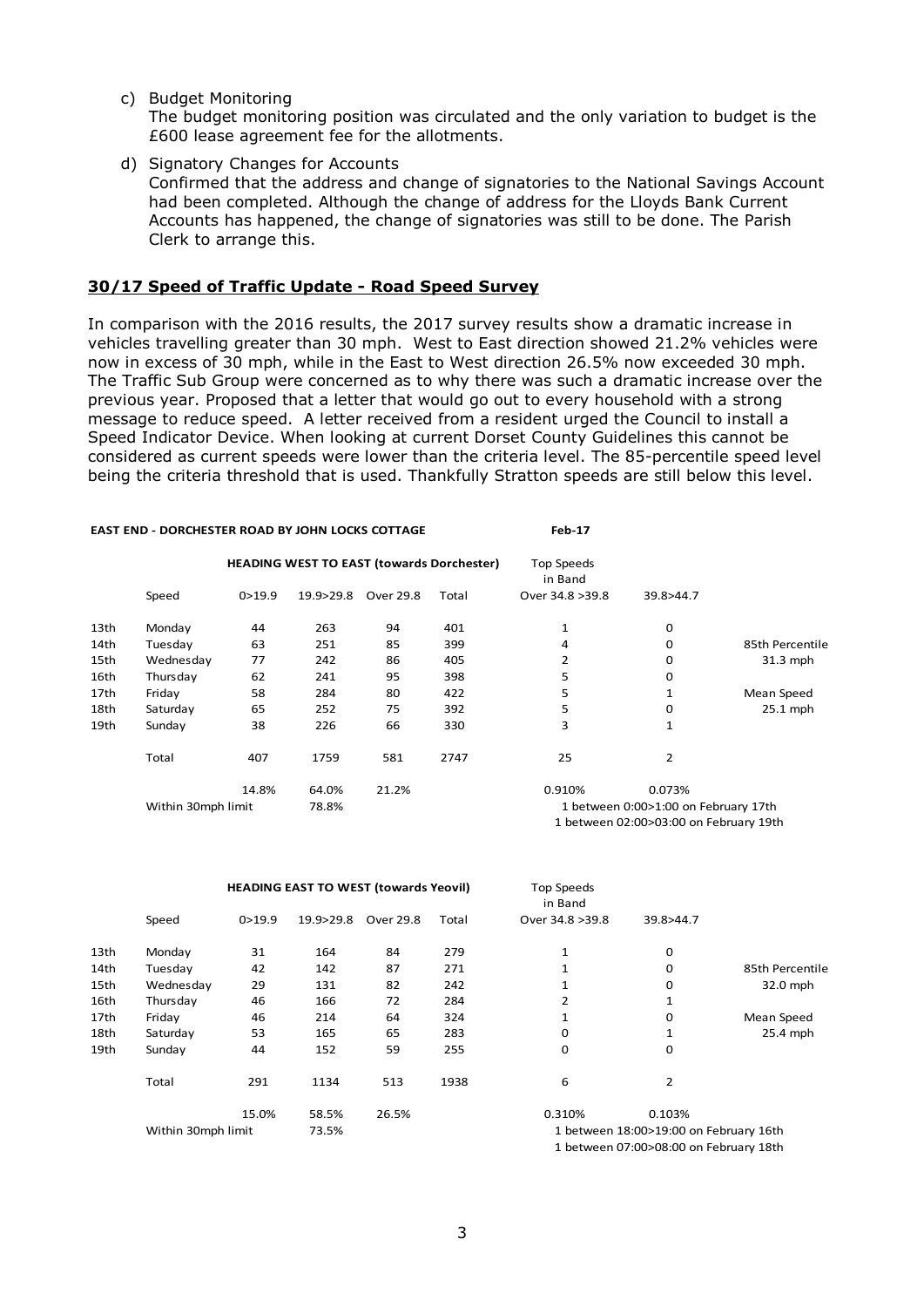## **31/17 General Maintenance**

- a) Review of the Maintenance List
	- I. Notice boards and Manor Close bus shelter have been recoated with preservative stain.
	- II. Ash Hill bus shelter cleared of vegetation and sprayed.
	- III. RoSPA inspection of the small children's play equipment identified two medium concerns, bird mess and loose fencing slats. Separately the steps leading up to the play area require remedial work. Work has commenced on these items.
	- IV. The tennis court white lines do require repainting.
- b) Maintenance Contract

The current contractors Wessex Grounds Services have given one month notice to exit the contract. The last cuts are expected at the end of July.

The Chairman suggested as being mid-season that the Council do not re-let the tender but to split the work load between two or more contractors for the remainder of the year. The Council agreed with this approach.

## **32/17 Planning Matters**

Planning Application Review Process has become paperless and to be included within this process the Council has had to setup a [gov.uk](http://gov.uk/) email address. This has been completed and registered with the Planning Department. A draft process flow diagram was discussed and circulated to Councillors. Final notes with flow chart of the process for Councillors to follow to be setup and circulated.

a) Planning Applications

Application No WD/D/17/000588 - Use of land for storage at Higher Wrackleford Farm. A certificate of Lawful Use or Development has been received from WDDC.

## **33/17 Parish Plan**

Various distractions have prevented any individual progress with the parish plan review. A new working group of Cllrs C Hobbs, H Richardson and A Wheeler will review the plan.

## **34/17 Highways**

Nothing specific to report

## **35/17 Website**

Access problems are still causing a major concern. The website author is due to be setting up his own server service. Parish Clerk to pursue.

#### **36/17 Correspondence**

a) Royal Funeral Protocol

A document on Royal Funeral Protocol was received from DAPTC. The meeting discussed the two options put forward by the Chairman, either being pro-active and ready for such an event or taking a relaxed approach and sort out when required. The Council have elected to take the relaxed approach.

b) Section 137

Financial donations for voluntary groups "in the interests of, and will bring direct benefit to, the area, or any part of it, or all or some of its inhabitants". The Chairman proposed to start the process off early, £420 is budgeted. Agreed by the Council.